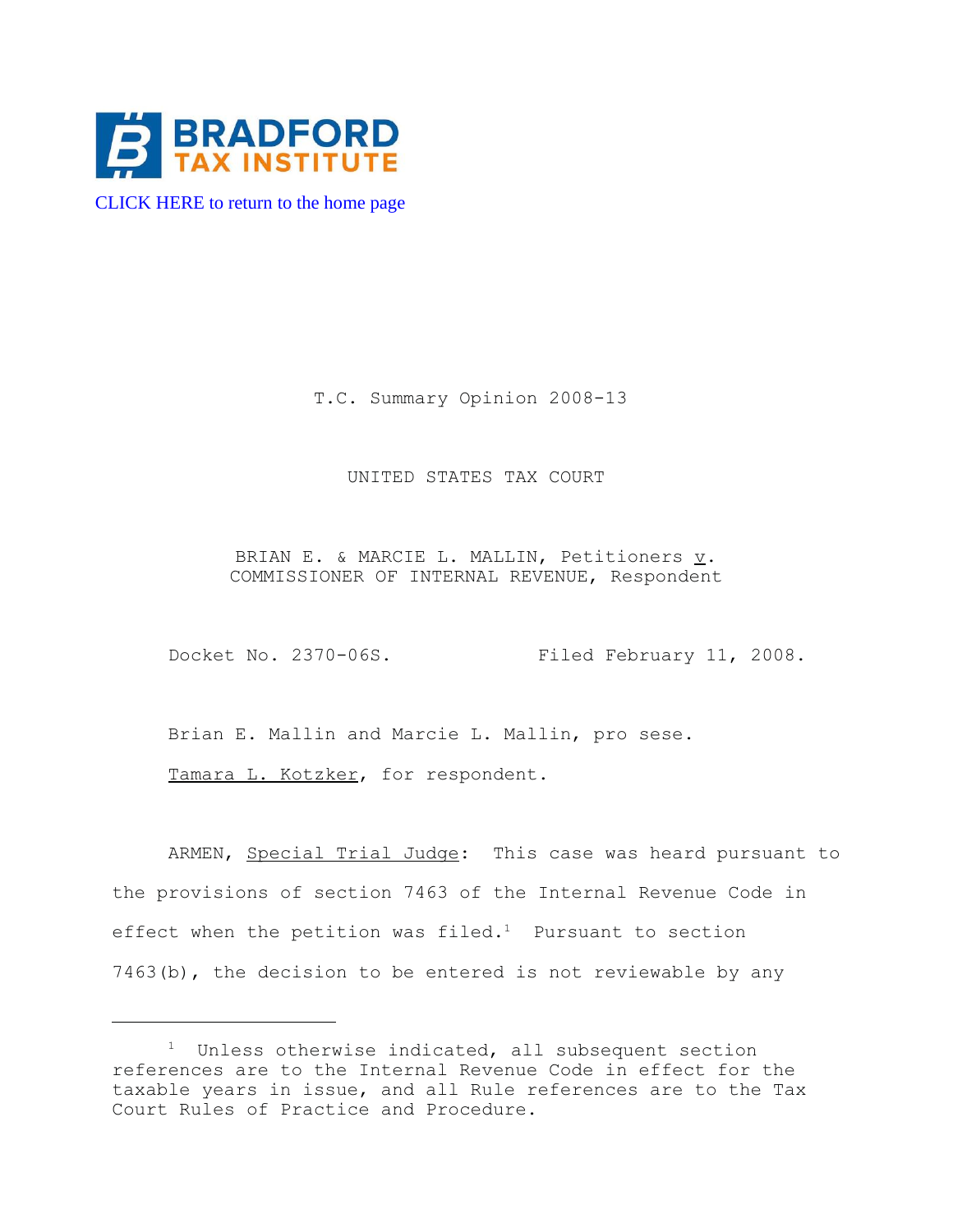other court, and this opinion shall not be treated as precedent for any other case.

Respondent determined deficiencies in petitioners' Federal income taxes as follows: \$4,248.94 for 2001, \$138.33 for 2002, and \$174 for 2003. After concessions by both parties, the principal issues remaining for decision are: (1) Whether petitioners are entitled to deduct a loss in 2001 on the sale of their primary residence for the portion of that sale allocable to the workshop used in petitioners' business, and (2) whether petitioners are entitled to deductions in 2001, 2002, and 2003 for depreciation on a furnace and a garage workshop, both used in their business.

## Background

Some of the facts have been stipulated, and they are so found. We incorporate by reference the parties' stipulation of facts and accompanying exhibits.

At the time the petition was filed, Brian E. Mallin and Marcie L. Mallin resided in Wyoming.

Petitioners purchased a residence in Sioux Falls, South Dakota (the South Dakota property), in 1995. Petitioners refinanced their house in 1998. As part of the refinancing process, the house was appraised at \$199,000. During 1999 and 2000, petitioners built a 352-square-foot workshop on this property at a total cost of \$16,179. The workshop was built as

 $- 2 -$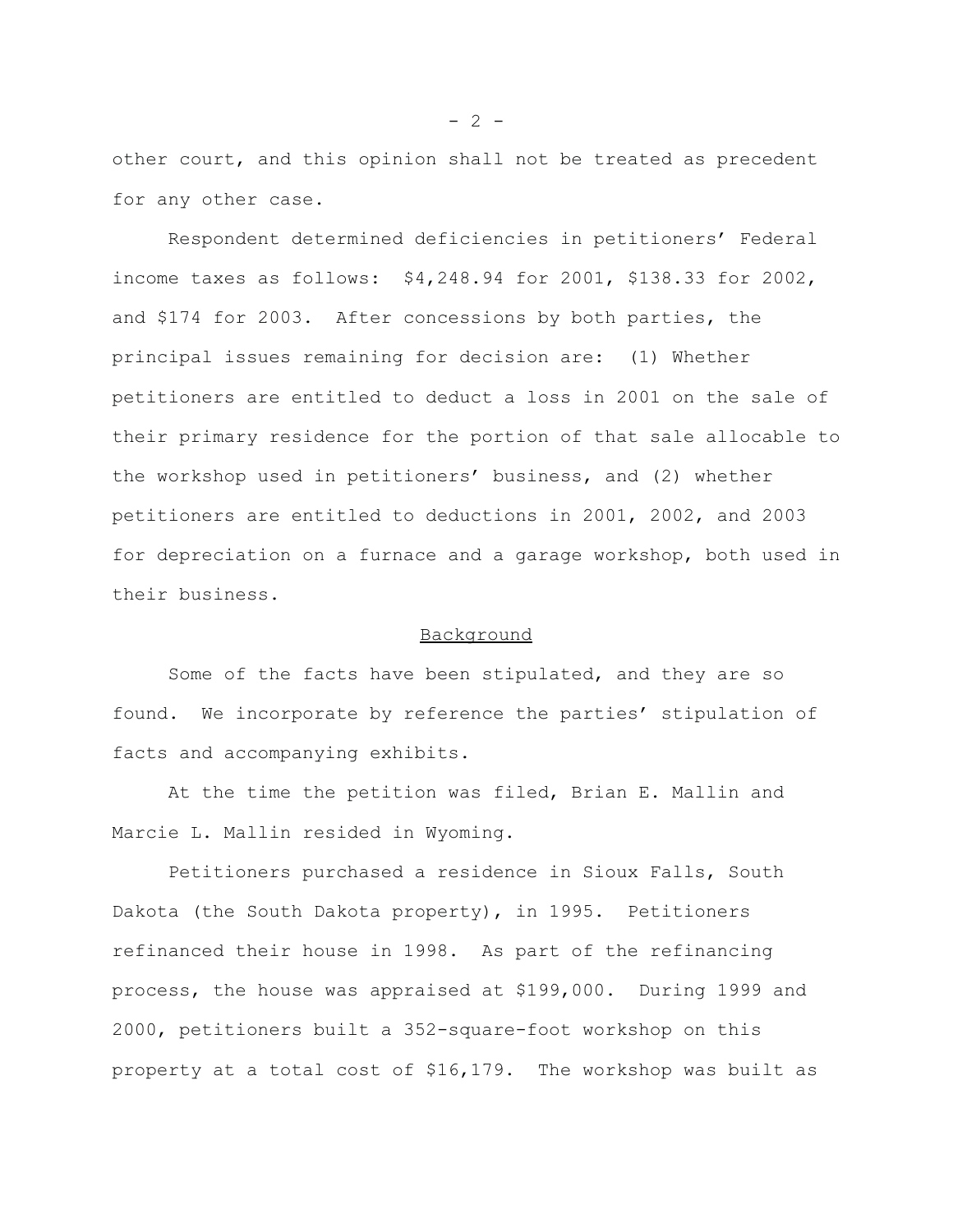an addition to the existing attached two-car garage. It had a wall separating it from the garage and its own overhead garage door.

In late 1999 or early 2000, petitioners began a woodworking business, making Adirondack chairs, tables, and ottomans. The garage workshop was used for this business. Petitioners claimed and were allowed \$346 of depreciation for the workshop on their Schedule C, Profit or Loss From Business, attached to their 2000 Federal income tax return.

Petitioners sold the South Dakota property in February 2001 for \$203,000. The house was purchased by a relocation company, which priced the house by averaging two appraisals: One for \$200,000 and one for \$206,000. Those appraisals valued the workshop as a third-car garage; one valued it at \$3,000 and the other at \$10,000.

Petitioners reported no gain on the sale of the South Dakota property because the amount realized was not taxable pursuant to section 121. See sec.  $121(a)$  and (b)(2)(A). Petitioners reported a loss of \$9,731 on the same sale, all of which was attributed to the sale of the workshop.

In 2000 petitioners moved to Cheyenne, Wyoming. They purchased a house there in 2001 (the Wyoming property). After purchasing the Wyoming property, petitioners converted the existing attached garage into a workshop; as part of the

 $- 3 -$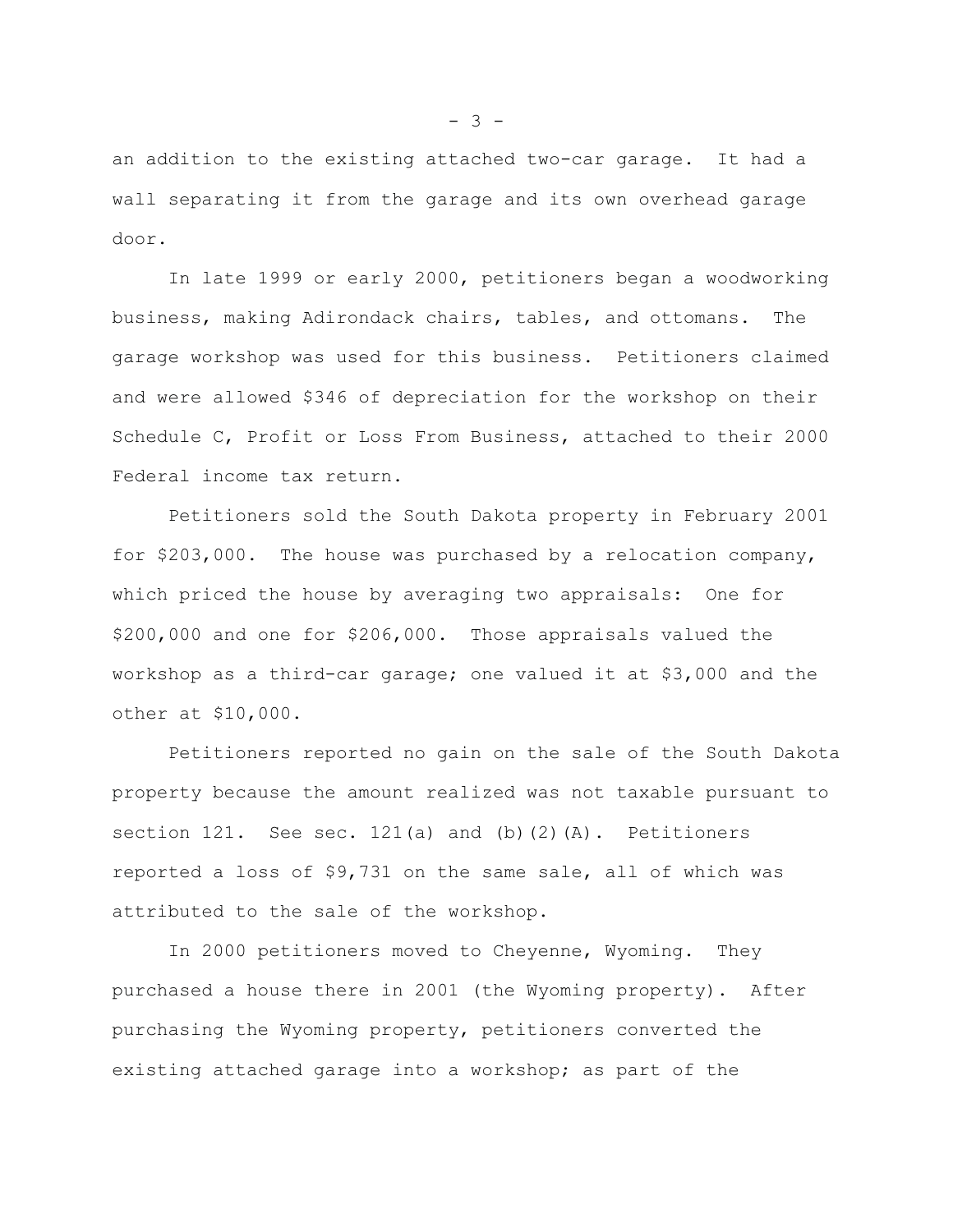conversion, they installed a furnace in the workshop. Petitioners then spent \$18,123 building a new garage in which to house their vehicles.

Making and selling chairs did not go well in Wyoming, so petitioners tried their hands at wood signs and carved duck decoys. They also gave away beaded keychains as a promotional item for their woodworking business. Ultimately, petitioners terminated their woodworking business in 2003.

#### Discussion

Although only two principal issues remain in the case, we discuss all of the adjustments made in the notice of deficiency for the sake of clarity.

#### 1. Schedule C--2001

After discussion and elaboration at trial, it became clear that the bead and decoy expenses denied by respondent were incurred by petitioners as part of their woodworking business, and we find for petitioners on those items.

### 2. The Wyoming Workshop

Petitioners claimed deductions on their Federal income tax returns for the years 2001, 2002, and 2003 related to the furnace installation in, and business use of, the Wyoming workshop. Unfortunately for petitioners, any deductions related to the business use of the Wyoming workshop are limited by the provisions of section 280A(c)(5). See also Rule 142(a); INDOPCO,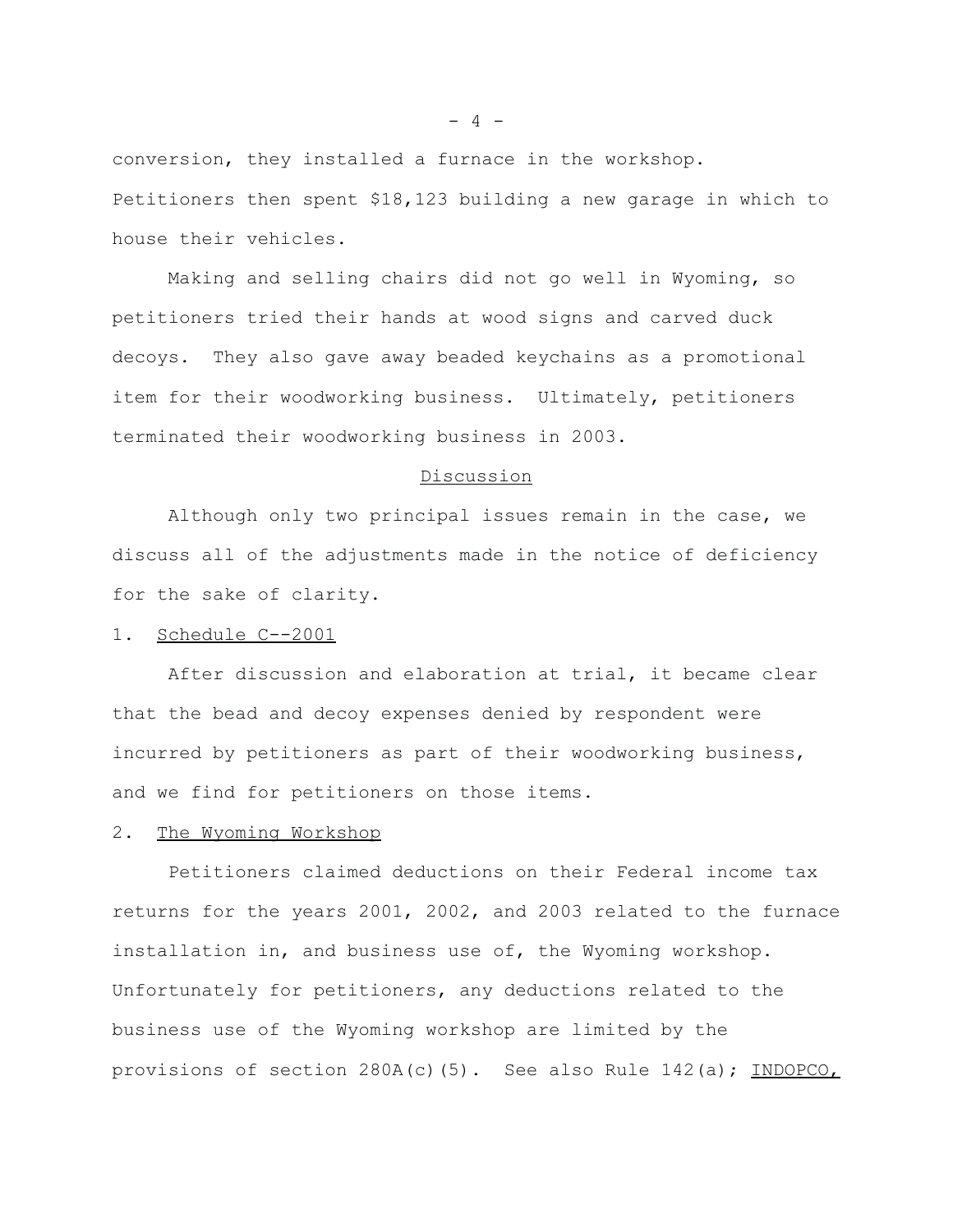Inc. v. Commissioner, 503 U.S. 79, 84 (1992); Welch v. Helvering, 290 U.S. 111, 115 (1933).

Generally, section 280A(a) prohibits deductions allocable to the business use of a "dwelling unit" used by a taxpayer during the taxable year as a personal residence. However, if a portion of the dwelling unit is used as a taxpayer's principal place of business, deductions allocable to that use are permitted, though they are limited if the gross income from the business use is less than the total business expenses. Sec.  $280A(c)(1)$ ,  $(5)$ . Here, petitioners had insufficient gross income from their woodworking business in 2001, 2002, and 2003 to offset deductions for either the furnace or the workshop after the application of section 280A(c)(5).

Respondent does not dispute the Wyoming workshop was used as petitioners' principal place of business with respect to their woodworking business. The issue is simply whether the garageturned-workshop should be considered part of the Wyoming residence and thus be subject to the home office limitations of section 280A.

Notably, the workshop was attached to the house, and petitioners used its entrance to gain access to the residence in the winter. Aside from common sense--an attached garage is considered part of one's home under normal circumstances--caselaw has held that even a detached office building located on the same

 $-5 -$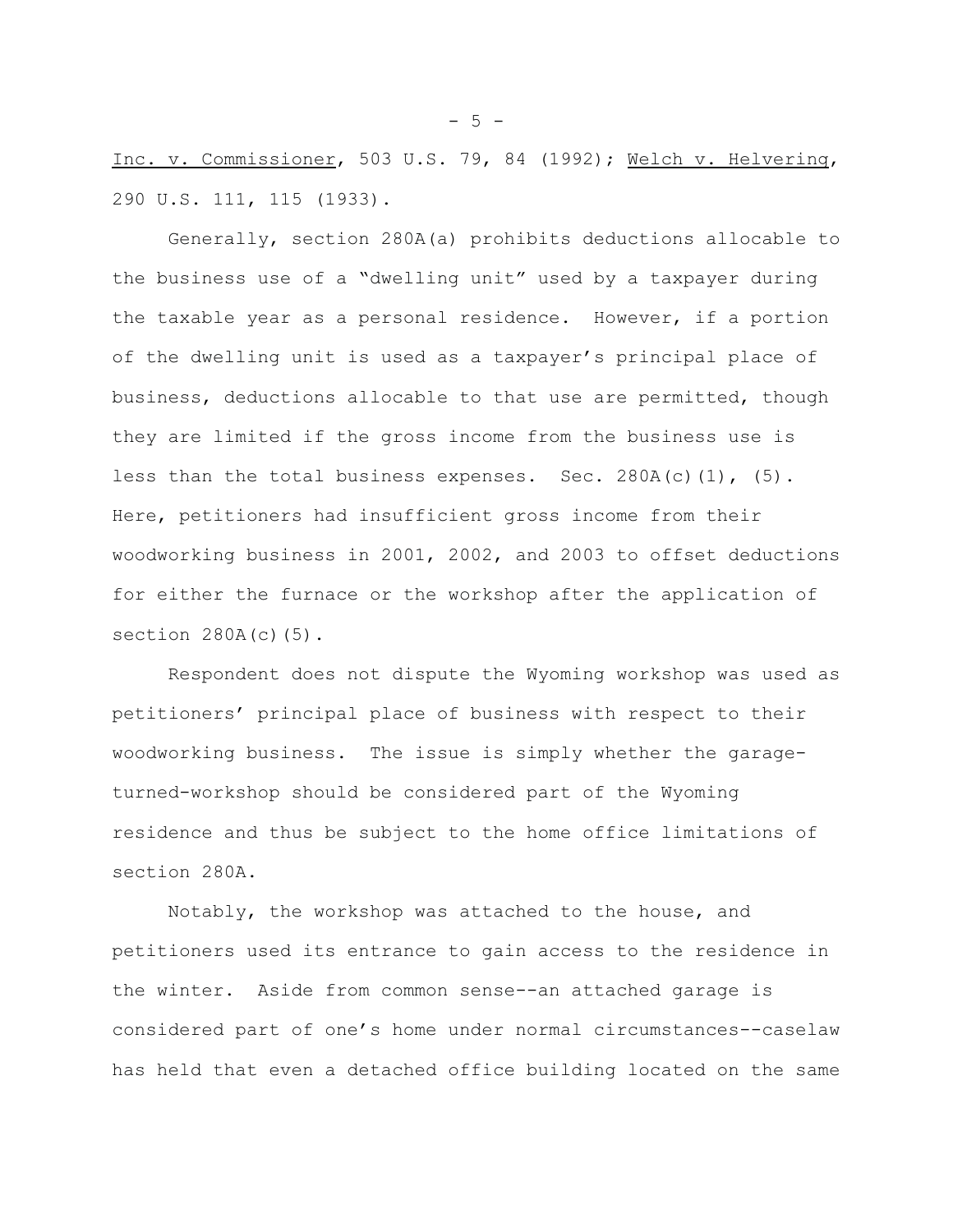property as the taxpayer's residence 12 feet away was part of the taxpayer's "dwelling unit". See Scott v. Commissioner, 84 T.C. 683 (1985). Further, the term "dwelling unit" is defined as a house and all structures or other property appurtenant to the house. Sec.  $280A(f)(1)$ . An attached garage is clearly appurtenant to the house.

Petitioners argue that because they never used the workshop as a garage or as a personal space, the analysis should be different. We disagree, and respondent's determination as to this issue is sustained.

## 3. The South Dakota Workshop

Respondent initially denied a loss on the sale of the South Dakota workshop on the basis that it was part of the residence and thus the loss was personal in nature. Generally, no deduction is allowed on a loss incurred by a taxpayer with respect to the sale of his principal residence. See sec. 165(c); sec. 1.165-9(a), Income Tax Regs. Respondent has since modified his position, and the parties now agree that the workshop was used for a business or income-producing purpose. The crux of the remaining disagreement is how to calculate any gain or loss on the portion of the South Dakota property specifically attributable to the workshop. See sec.  $1.165-9(b)$ , Income Tax Regs. In particular, the parties disagree on how to apportion

 $- 6 -$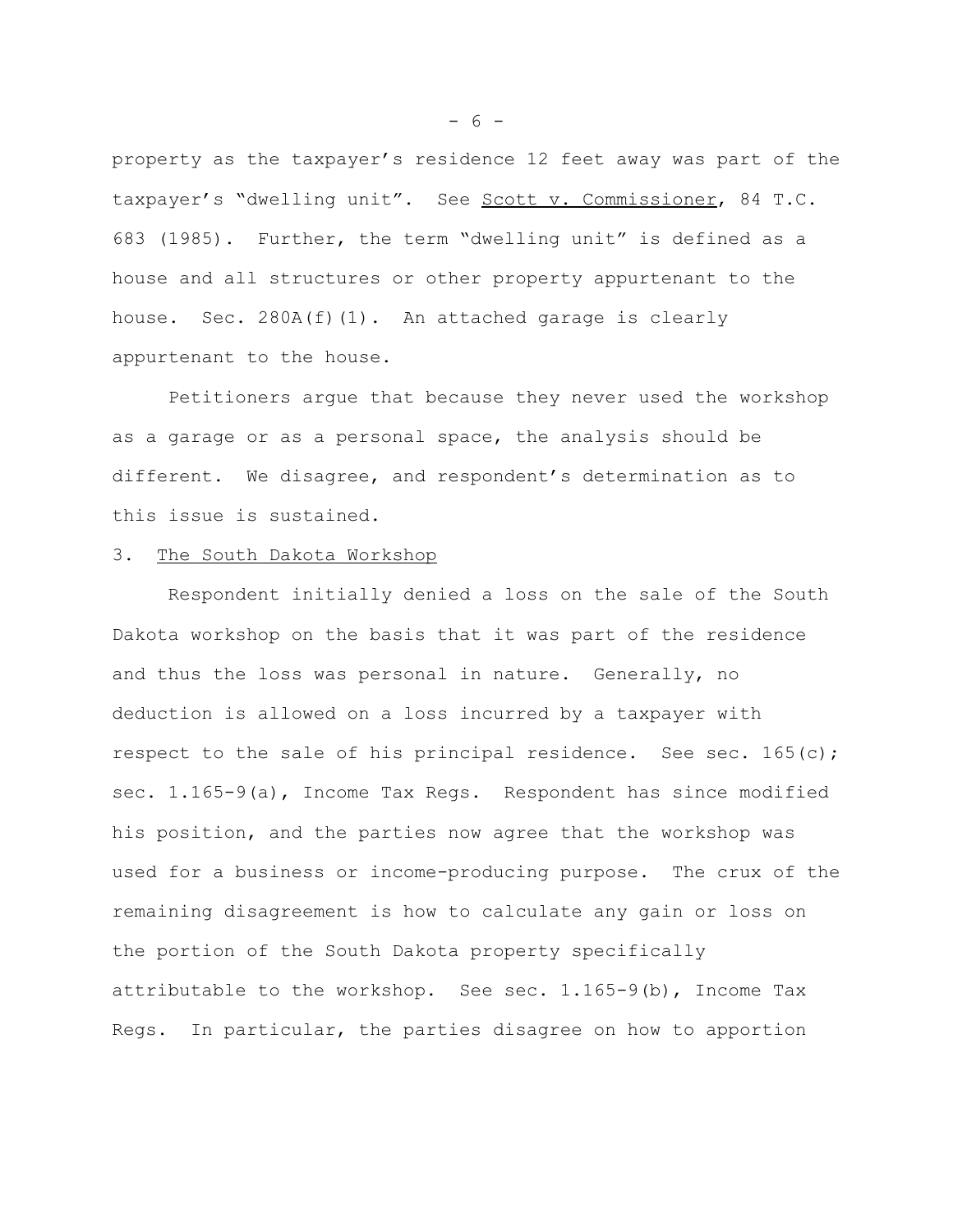the \$203,000 sale price for the South Dakota property between the residence and the workshop.

Respondent urges us to apportion the sale proceeds of the South Dakota property by square footage; because the workshop was approximately 9 percent of the home's overall square footage, respondent suggests that we should allocate 9 percent of the home's sale price to the workshop. However, given that workshop space is not as valuable as living space in a home, we decline to use respondent's calculation method.

Petitioners, on the other hand, urge us to assign \$4,000 of the sale price to the workshop. They arrive at this number by calculating the difference between the 1998 appraisal of \$199,000 and the 2001 sale price of \$203,000; in other words, petitioners attribute the entire increase in the home's value between 1998 and 2001 to the workshop. They contend that all of the increase must have been a result of the workshop as that was the only thing that changed in the period between appraisals. We disagree with petitioners' argument.

Rather than use either of the parties' methods to allocate the proceeds from the sale of the South Dakota property between the residence and the workshop, we shall use the only allocation approach supported by the record; i.e., taking the average of the appraisals of the workshop value used for the 2001 sale. This approach may be an imperfect solution given the fact that the

- 7 -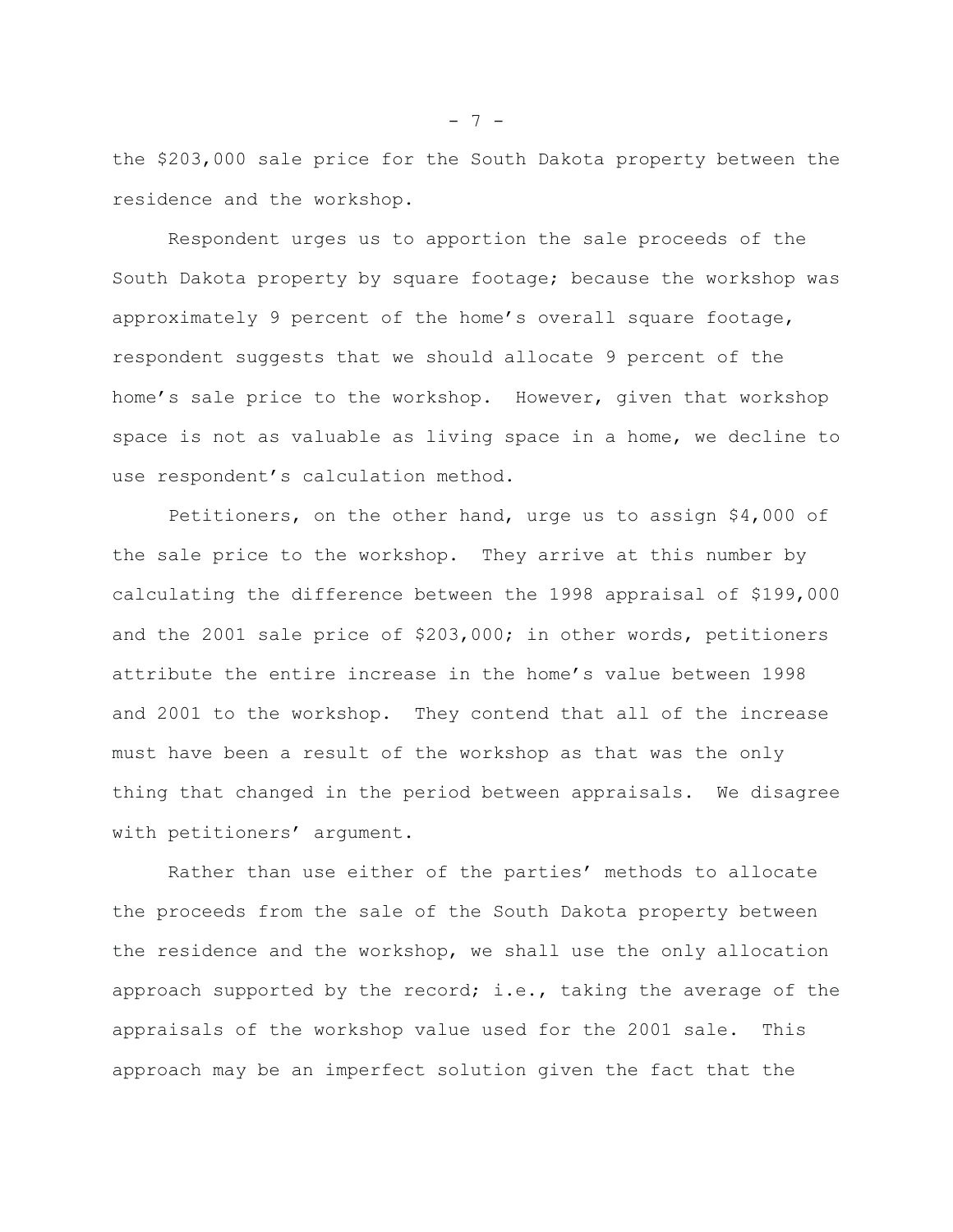appraisals both value the space as a third-car garage, but, as respondent recognizes, this approach mirrors the valuation of the entire South Dakota property. And, as petitioners provided us with no evidence to support any other valuation, this is the best we can do on the record before us. See Rule  $142(a)$ ; INDOPCO, Inc. v. Commissioner, supra; Welch v. Helvering, supra.

#### 4. Recapture From the Sale of the South Dakota Property

For 2000, petitioners deducted \$346 as a depreciation allowance on the South Dakota property's workshop pursuant to section 167. Respondent determined that the amount was subject to recapture. Because petitioners are entitled to some loss on the sale of the South Dakota workshop, there was no gain on its sale, and we need not reach a conclusion on this issue. See also sec.  $1.1250-1$ (a)(5)(i), Income Tax Reqs.; cf. secs.  $121(d)(6)$ , 1250(b)(3); sec. 1.121-1(e)(4), Example (5), Income Tax Regs. We therefore do not sustain respondent's determination regarding recapture.

### 5. Itemized Deductions-2001, 2002, 2003

To the extent respondent made adjustments to petitioners' itemized deductions because of changes determined in the notice of deficiency, those adjustments should be modified to reflect the other issues already conceded by the parties and those discussed herein.

 $- 8 -$